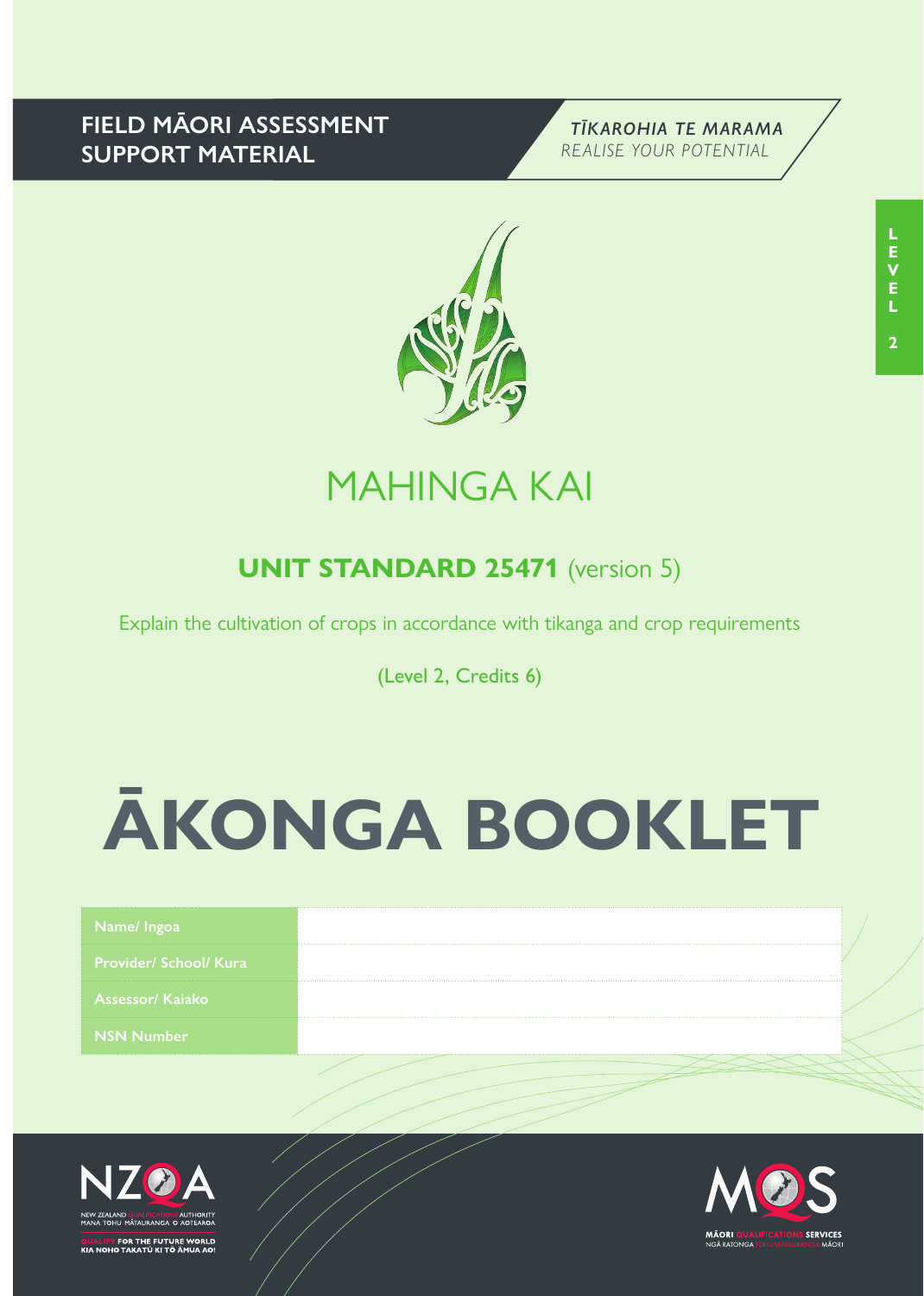

### Tēnā koe

This is your assessment booklet for Whakamahi Whenua unit standard 25471: Explain the cultivation of crops in accordance with tikanga and crop requirements.

### **Assessment criteria**

### **Paetae/Achieved**

You must complete all assessment tasks correctly to gain credits for this standard. There is ONE (1) OVERALL assessment task for this standard and there are THREE (3) assessment tasks that you must correctly complete to meet the overall assessment task for this unit standard at Paetae/Achieved or Not Achieved.

### **Instructions**

For this unit standard; you will:

Observe and listen to your kaiako carefully, take notes, photographs, or do illustrations as you go and keep them in a portfolio.

All the information must meet the requirements of the selected crops and is in accordance with local tikanga.

There are spaces for answers, however this assessment may be presented orally, visually or in writing. This may include, but is not limited to 3D images/printings, power point presentations, videos, photos, illustrations, performances, etc.

### **Conditions**

- All activities must be correctly completed before credits are awarded.
- You and your pouako/assessor will discuss your choice of presentation method and resources (e.g. computer, cameras etc).
- Activities must be completed in class time only however the gathering of information may take place whenever the opportunity arises.
- Your pouako/assessor will discuss with you the processes for reassessment.
- Your pouako may arrange access to internet or libraries, to marae, art galleries, and museums.
- You may work in pairs or groups however you will be assessed individually.

### **Referencing**

Please remember to reference where you get your information from for this task. You may talk to your kaiako/assessor about how to reference and/or use the examples below.

### **EXAMPLES OF REFERENCING STYLES**

1 **Book**

King, M. (2000). *Wrestling with the angel: A life of Janet Frame*. Auckland, New Zealand: Viking.

### 2 **Course handout/Lecture notes (electronic version)**

Archard, S., Merry, R., & Nicholson, C. (2011). Karakia and waiata [PowerPoint slides]. Retrieved from TEPS757-11B (NET): Communities of Learners website: http://elearn.waikato.ac.nz/mod/resource/view.php?id=174650.

3 **Film**

Māori Television (Producer). (2016). Iwi Anthems, Series 2 Episode 5 [video file]. Retrieved from: http://www. maoritelevision.com/tv/shows/iwi-anthems/S02E005/iwi-anthems-series-2-episode-5.

### 4 **Magazine/Newspaper article – popular/trade/general interest**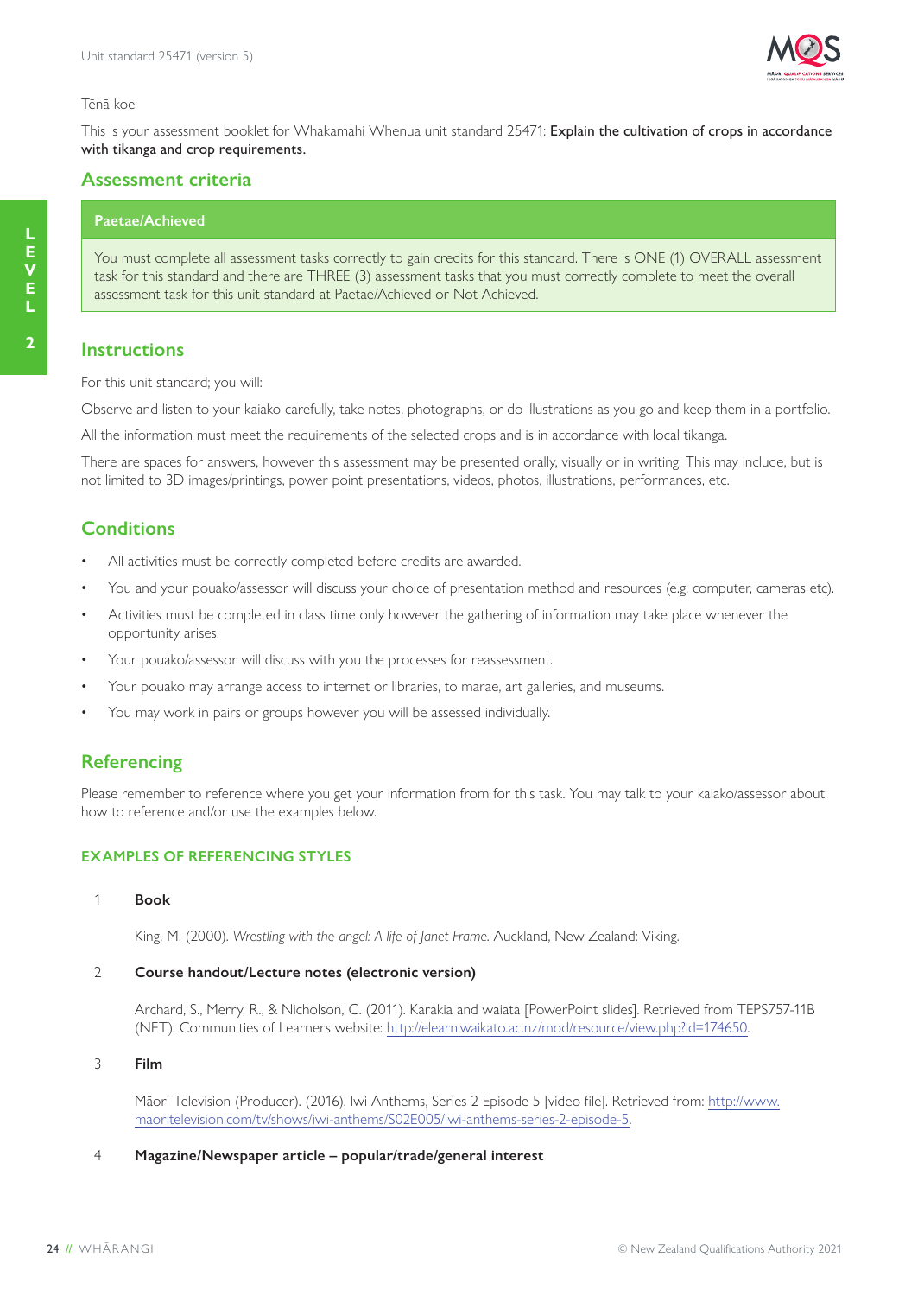

Fox, D. (2015, 15 September). Viewpoint: Not one more acre. *Mana*. Retrieved from: http://www.mana.co.nz/ heritage/viewpoint.html.

5 **Personal Communication (letters, telephone conversations, emails, personal interviews, private social networking) – no reference list entry required (not recoverable); however, for quoting or citing in text**

J. Jackson, personal communication, March 12, 2011.

### 6 **Webpage**

New Zealand Trade and Enterprise. (n.d.). Agribusiness. Retrieved from https://www.nzte.govt.nz/en/export/marketresearch/agribusiness/.

### **Resources**

• Pouako handouts, camera for photographs, folders etc to keep information in.

### **Authenticity**

As per NZQA requirements, all work submitted for assessment must be produced by you.

You may work with and learn from others to gather information from a variety of sources. However, your kaiako/assessor must be clear that the work to be assessed has been processed and produced by you.

To help manage authenticity of your work, you will need to use your own words (and provide references).

If you have any pātai, or are unsure about anything, talk to your kaiako/assessor.

For further information, please refer to the following link:

http://www.nzqa.govt.nz/providers-partners/assessment-and-moderation/assessment-of-standards/generic-resources/authenticity/.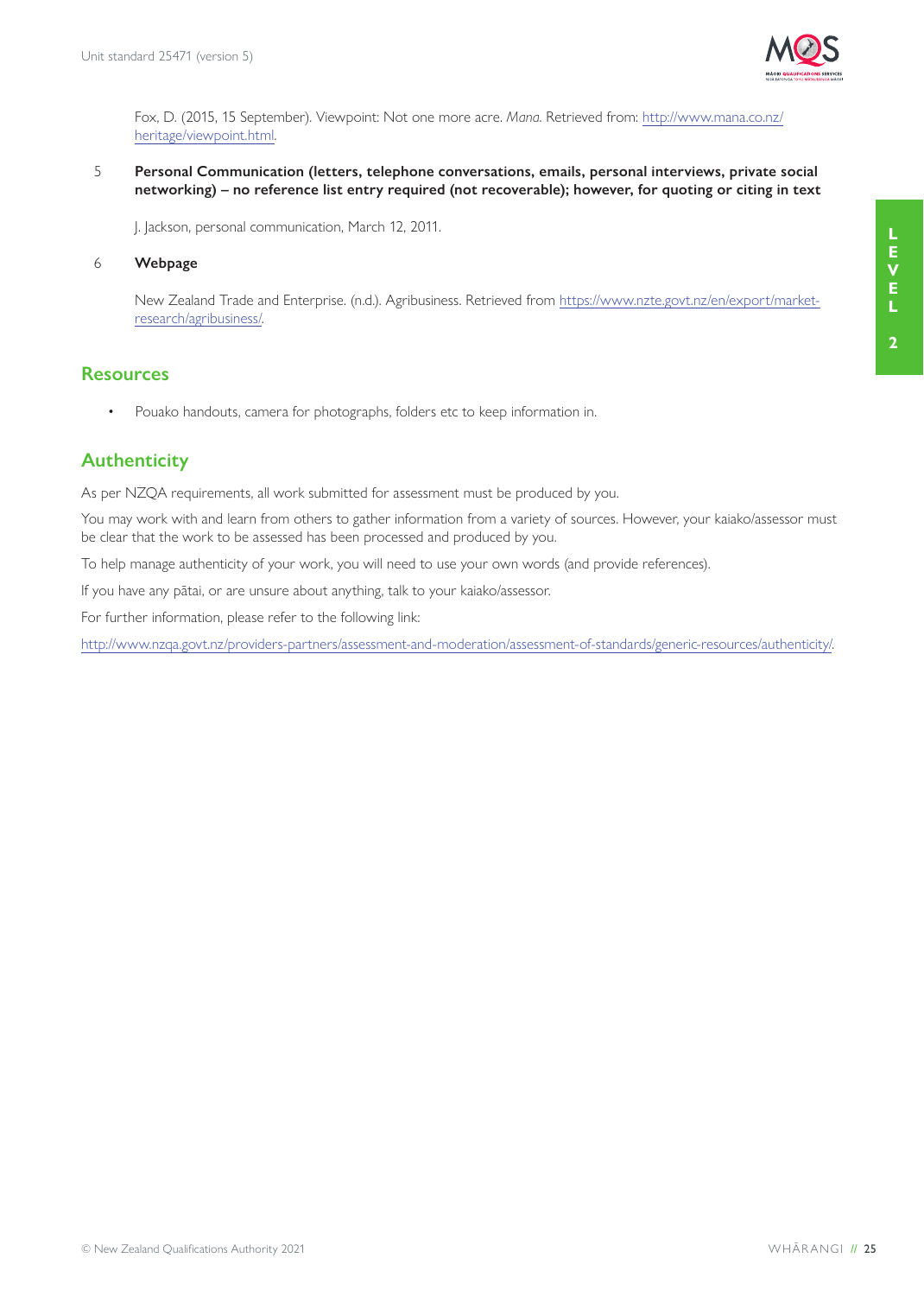

### **ĀKONGA ASSESSMENT & TASK SHEETS**

**Name NSN #**

SELECT TWO ROOT AND TWO SEED GROWN CROPS" and EXPLAIN the CULTIVATION of crops in accordance with selected crops requirements and local tikanga.

Root grown crops may include but are not limited to:kūmara, rīwai, taro, beets, turnips and parsnips.

Selection must include **kūmara** or **rīwai** and one other root grown crop.

Seed grown crops must include one of – kānga, kamokamo, or paukena

### **Outcome 1 Explain the preparation of the māra for cultivation in accordance with tikanga and crop requirements.**

### **Assessment Task 1**

**Explain the preparation of the māra for cultivation.**

### **Explanation includes**

TWO (2) processes to select and prepare the māra site for cultivation that may include but is not limited to –

- environment
- adequate light
- orientation aspect
- soil volumes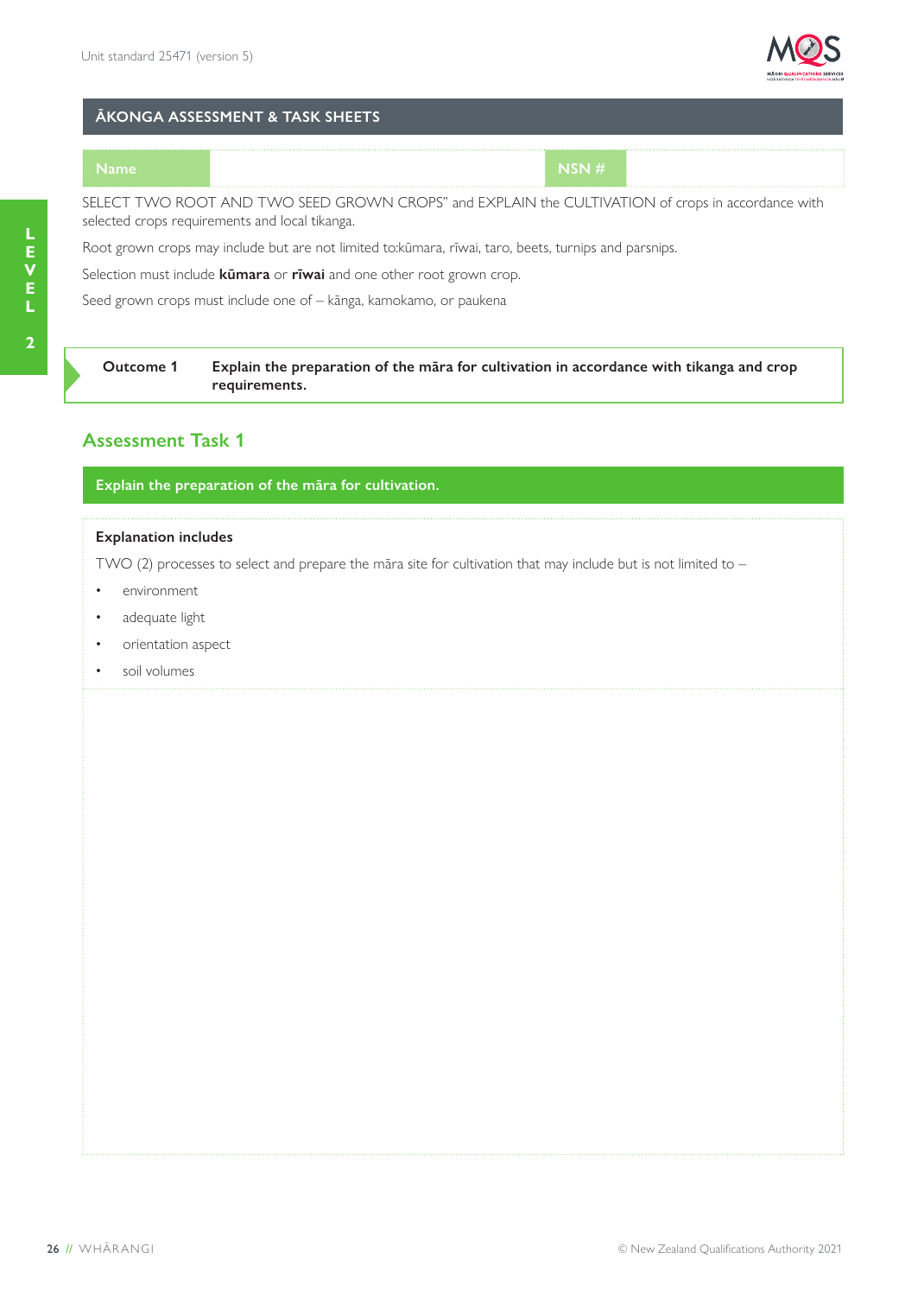

TWO (2) processes to prepare the soil of the māra for cultivation that may include but is not limited to –

- weed free
- friable
- moisture content.

TWO (2) processes to modify and develop the soil of the māra for cultivation that may include but is not limited to –

- aeration
- temperature
- drainage.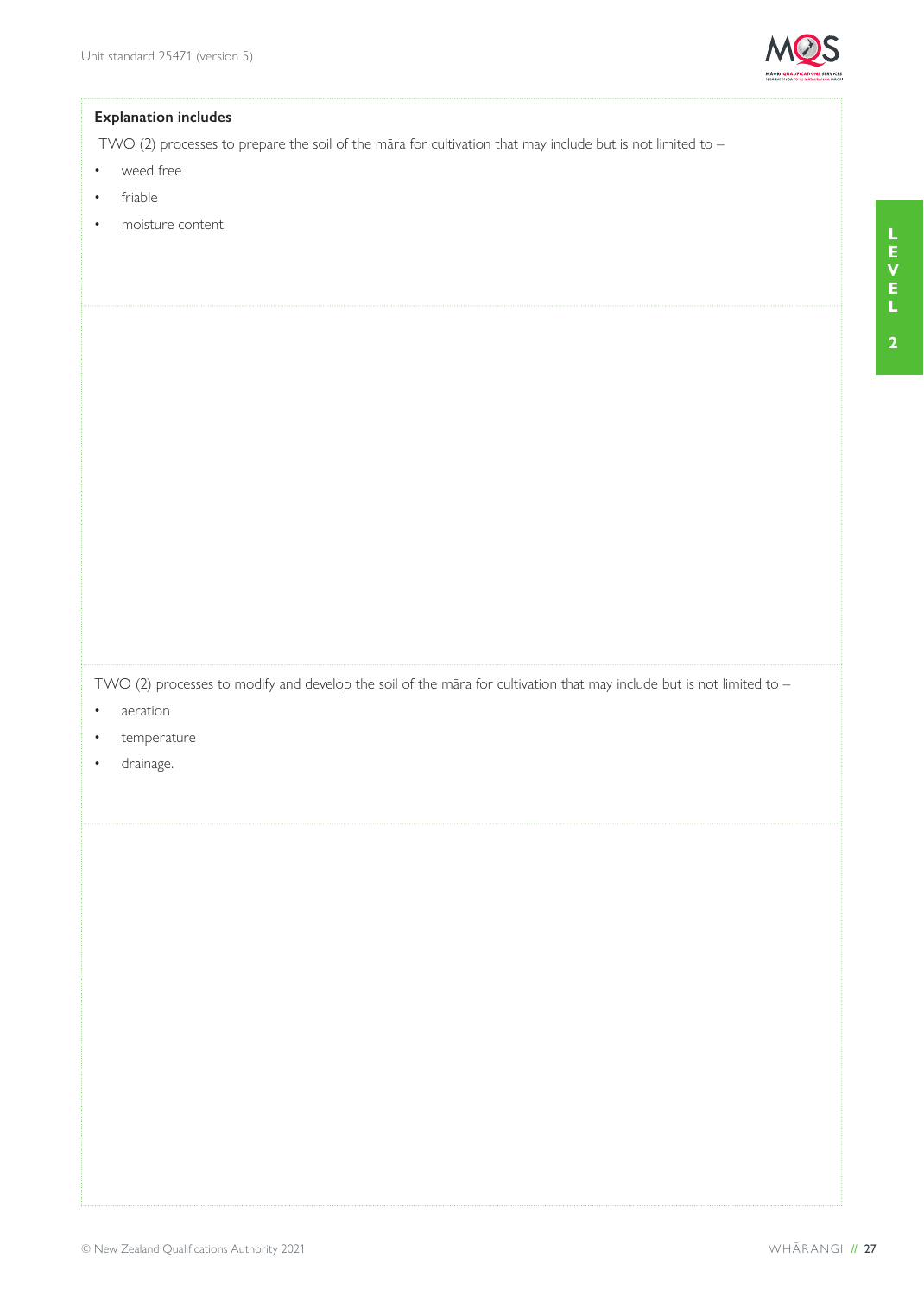

### **Outcome 2 Explain the planting of crops in accordance with tikanga and crop requirements.**

Range may include but not limited to – riwai, hue, kumara;evidence of two is required.

### **Assessment Task 2**

**Explain the planting of crops.**

### **Explanation includes**

The seasons for planting crops –

- the māramataka, and
- observations of Matariki.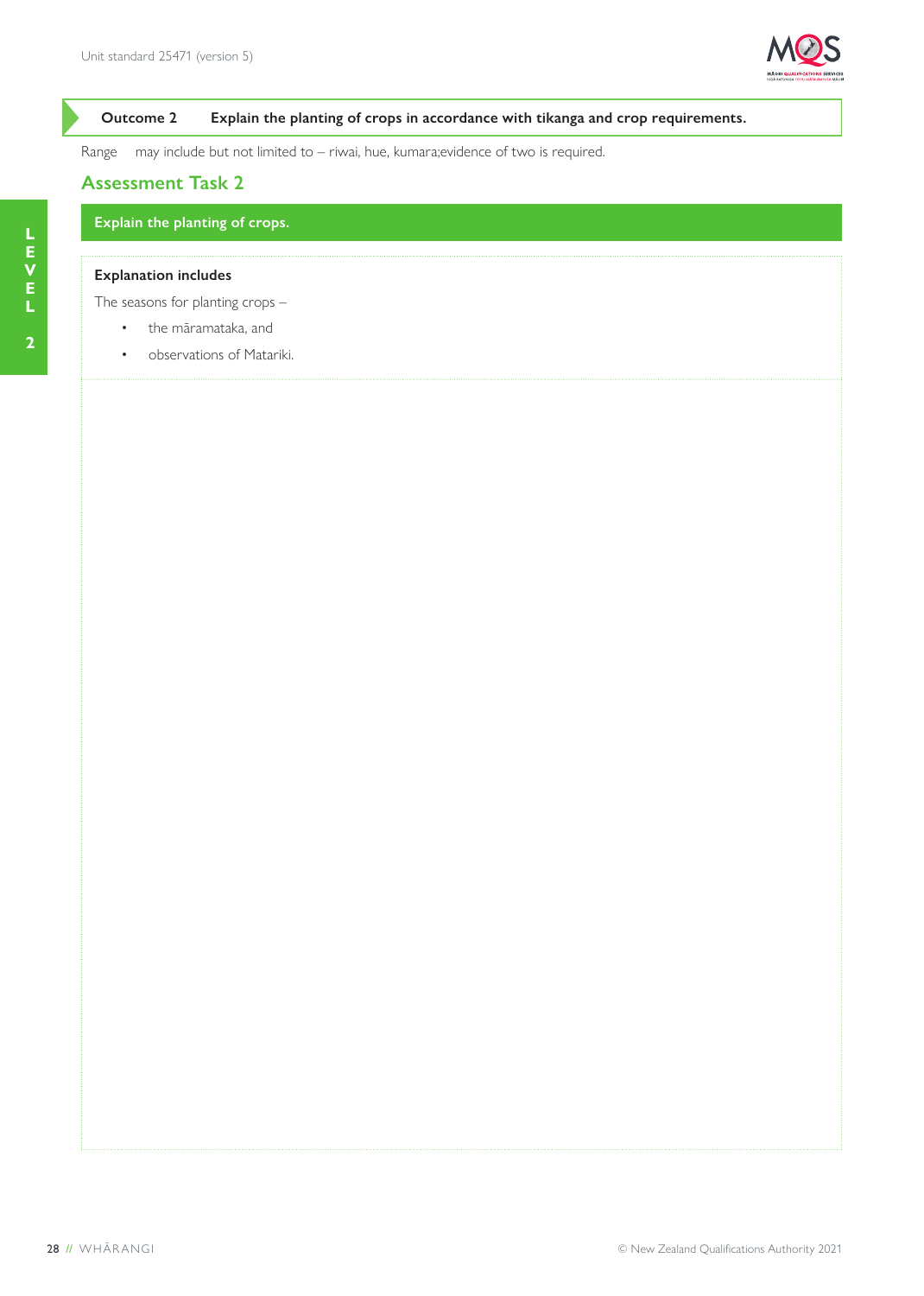

TWO (2) methods for planting crops.that may include but is not limited to –

- single layer
- spacing
- straight line
- contour aspect.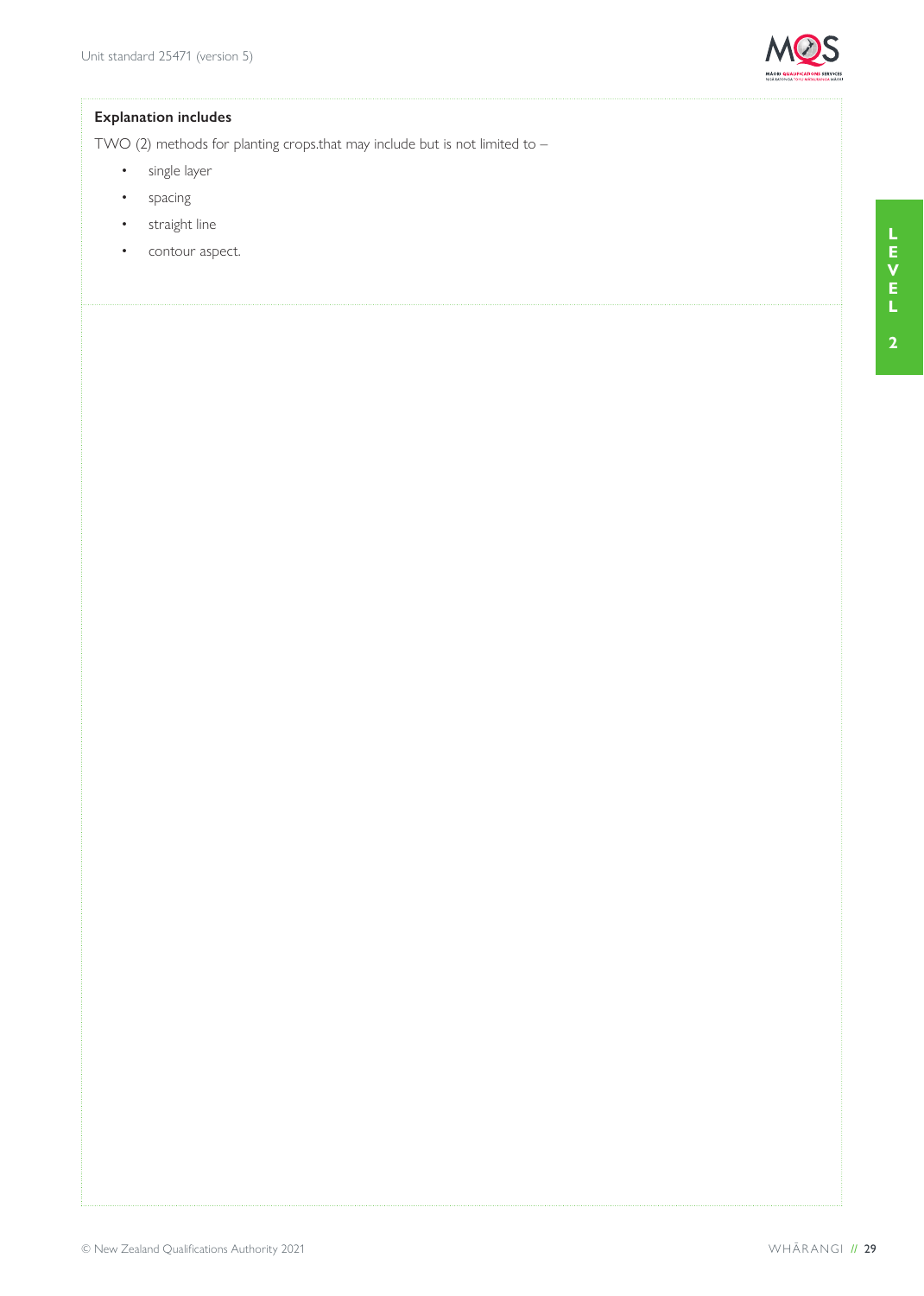

### **Outcome 3 Explain the maintenance of crops in accordance with tikanga and crop requirements..**

### **Assessment Task 3**

**Explain the maintenance of crops.**

### **Explanation includes**

TWO (2) irrigation systems used to maintain crops that may include but is not limited to  $-$ 

- natural
- hand held
- automatic.

**2**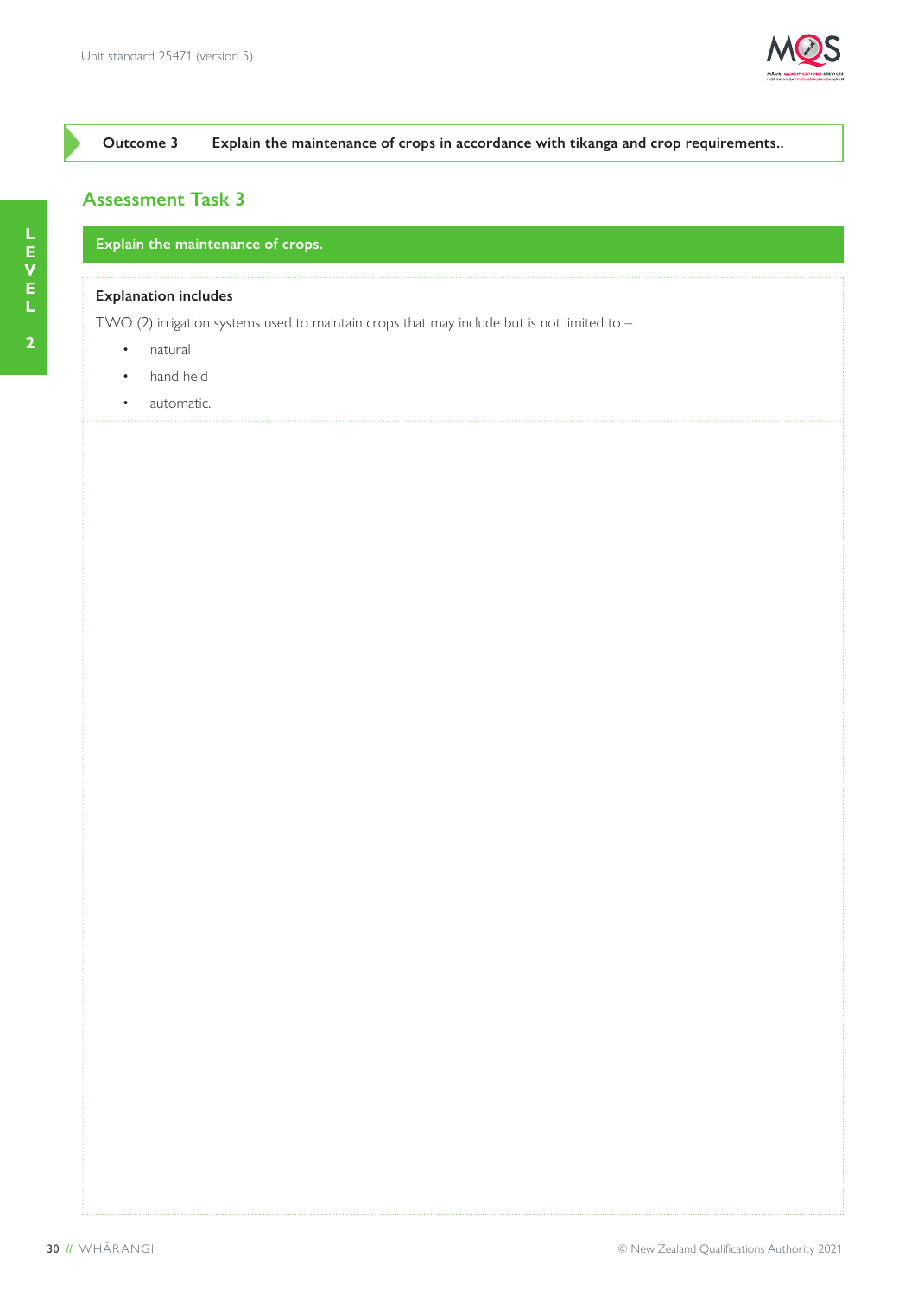

TWO (2) furrowing and mounding methods to maintain crops that may include but is not limited to -

- manual
- mechanical.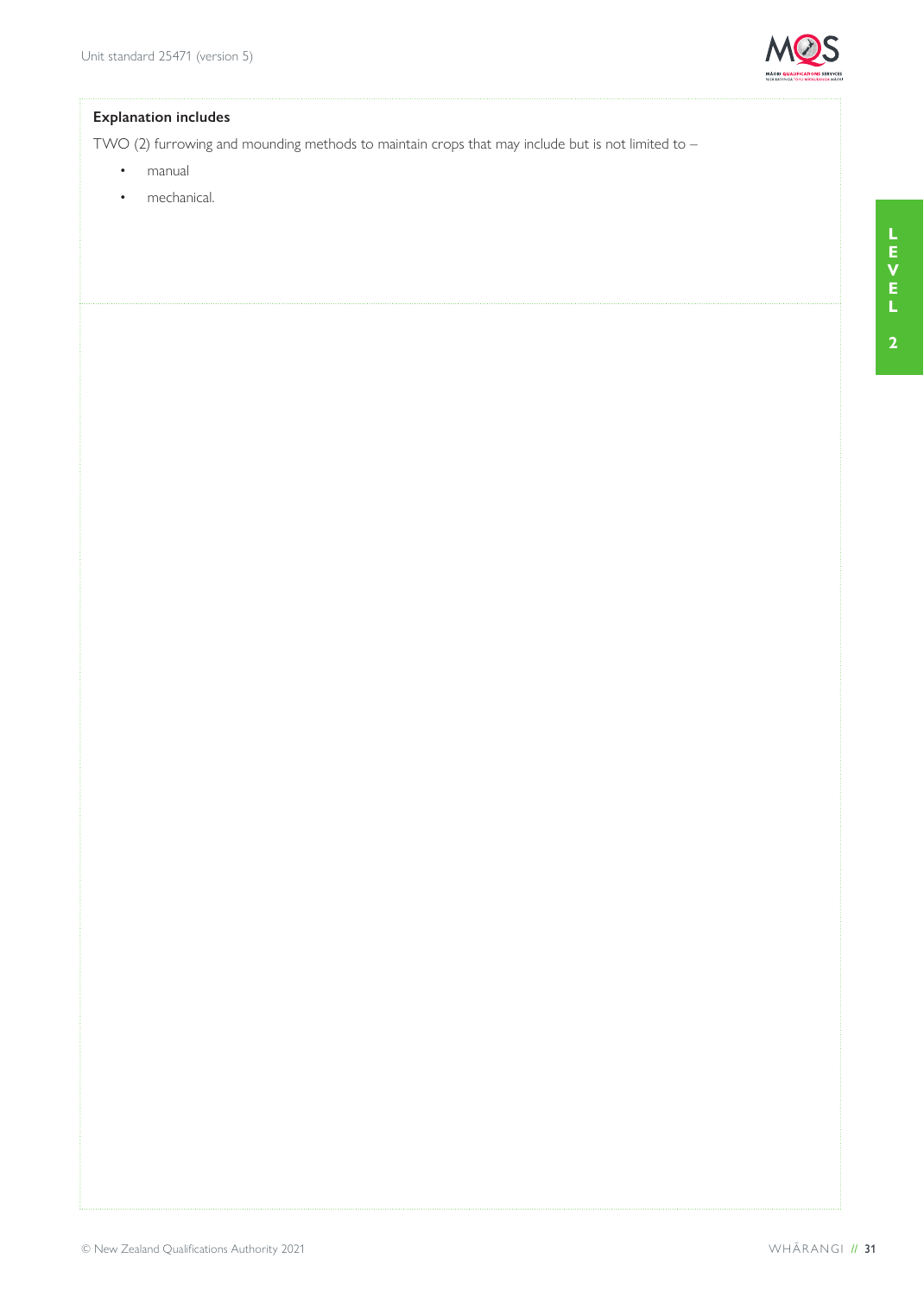

TWO (2) fertiliser applications used to maintain crops that may include but is not limited to -

- natural
- organic matter
- artificial.